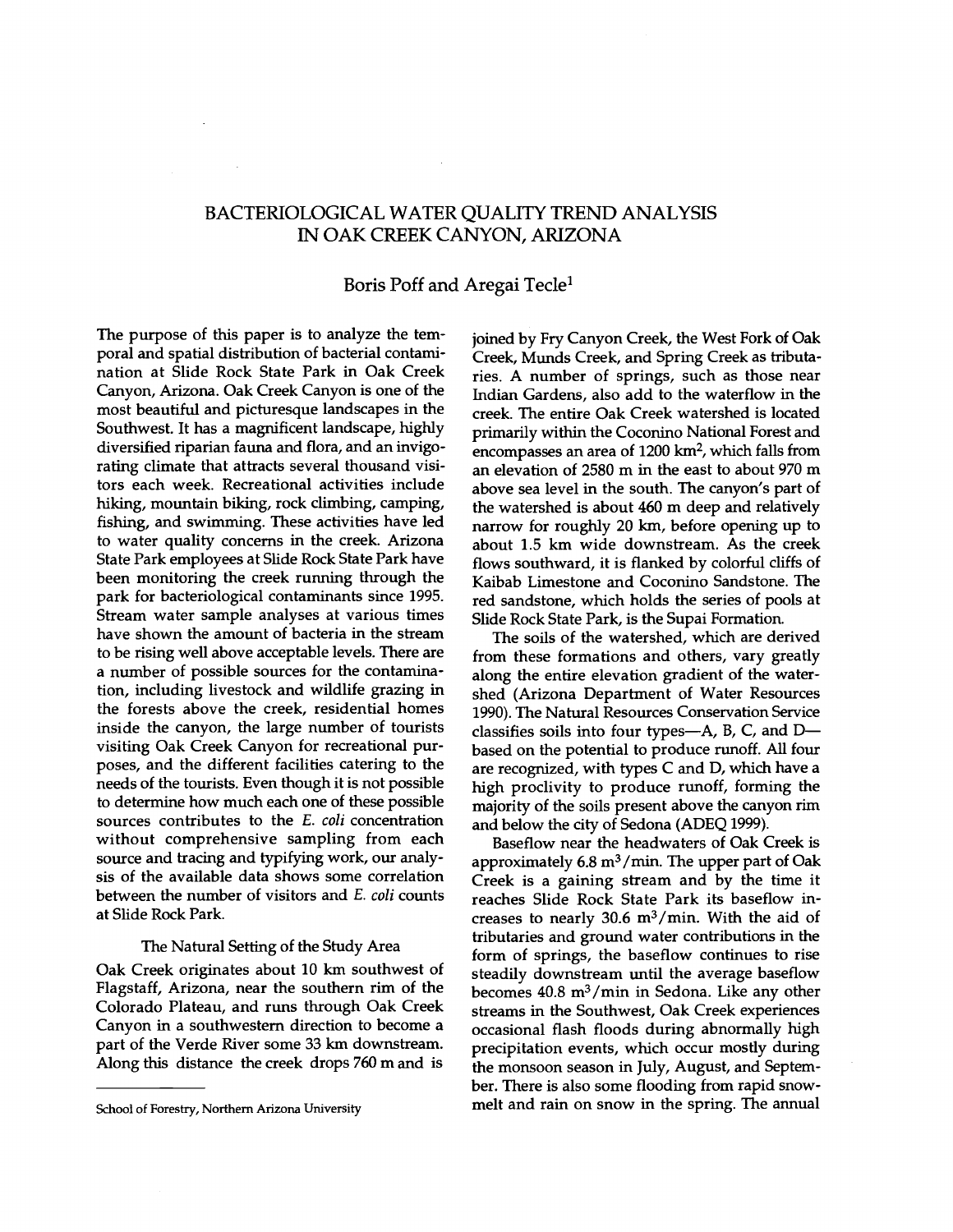average precipitation in the northern part of the watershed is about 44.5 cm. About 60% of this precipitation comes as snow. In the southern section of the creek the annual average precipitation, which consists mostly of rainfall, decreases to 35 cm.

The vegetation pattern in the Oak Creek watershed is reflective of the area's climate. From north to south the vegetation type in the watershed changes from Ponderosa Pine-Douglas Fir Forest to Chaparral to Pinyon -Pine Woodland to Oak Woodland (consisting of Gamble and Arizona Oak, from which the canyon's name is derived), and to Cypress-Juniper Woodland. The riparian communities consist of mostly alder, box elder, and ash in the northern part and sycamore, cottonwood, and walnut in the southern part. However, just before joining the Verde River, the watershed cover becomes dominated by a semi -desert grassland.

#### Development and Use of the Area

Oak Creek Canyon in general, and Slide Rock State Park in particular, handles a large volume of visitors, mostly between Memorial Day and Labor Day weekends (ADEQ 1999). The number of visitors has been steadily increasing since the canyon became settled in the late 1870s (Sedona Westerners 1968; West 1975; Stafford 1993). One undesirable consequence of the canyon's development and use as a recreation site is pollution of the creek water, which probably reached its peak in the 1970s (West 1975). Since then, public education has resulted in higher awareness of the pollution problem, leading to some control of the pollutants. However, there still remains an increasing threat from microbial contaminants, which seems to grow with the increasing number of visitors, residents, and pets in the canyon. Recreation includes full-body contact water use (swimming, sliding etc.), wading, fishing, and hiking. All of these activities affect the water quality of the creek (multiple conversations with Slide Rock State Park rangers, 1999). But at the moment, we do not know how much the visitors contribute to the water quality problem, and to what extent other factors may be contributing to the pollution. However, this question will be answered for the most part by a study currently being carried out by Northern Arizona University.

There are 545 structures within the canyon. These structures, which are mostly summer homes, are located primarily on the 176 hectares of private land. The only access to and through the

canyon is Highway 89A, which carries about 7 million visitors per year to Oak Creek and Sedona. One million of these visitors stop and utilize the publicly owned recreation sites, and 300,000 visit Slide Rock State Park (Stafford 1993). The maximum number of visitors during a single day to Slide Rock was 4056 in June of 1999 (Slide Rock State Park 1999). This is a considerable increase compared to just over a thousand during a single day in June of 1974 and 20 in June of 1959 (West 1975). The main recreational experiences people have include camping, picnicking, fishing, and swimming. The bulk of the land use in the canyon consists of forest land (52%), range allotments  $(38%)$ , and urban development  $(2%)$ , including Sedona. The remaining land is shared by state land (including the park), scattered private developments, and segments of State Route 89A (ADEQ 1999). A Coconino County ordinance in 1982 specified that all development of private lands within Oak Creek Canyon is restricted to single family homes at a density not to exceed one unit per "net developable acre."

## Data Collection and Analysis

The data used in this study include stream flow measured by the USGS at Oak Creek gauging station 09504420 and the number of visitors, as well as the Escherichia coli (E. coli) count recorded by Arizona State Park personnel and designated agents. The E. coli database for this paper is based on grab samples collected from five locations daily during the summer months when visitation is high. The summer visitation season begins on Memorial Day weekend in the first week of June and lasts through Labor Day weekend in early September. Whenever peak readings occur, additional samples are taken. During the winter and other off-season months samplings are made rather intermittently. Water quality samples to determine E. coli counts are generally measured and analyzed on-site at the Slide Rock State Park laboratory (licensed by the Arizona Department of Health Services) according to colony -forming units (cfu) of bacteria. The samples are processed in the laboratory within 6 hours. The results are logged for public information within 30 hours (including a 24 -hour incubation period) after sampling. The five sampling locations are "upstream," where Oak Creek enters the State Park, "midslide," the location of the actual sliding area within the rock bed of the creek, the "large pool" at the bottom of the slide near the "foot bridge," which crosses the creek at the bottom of the large pool, and under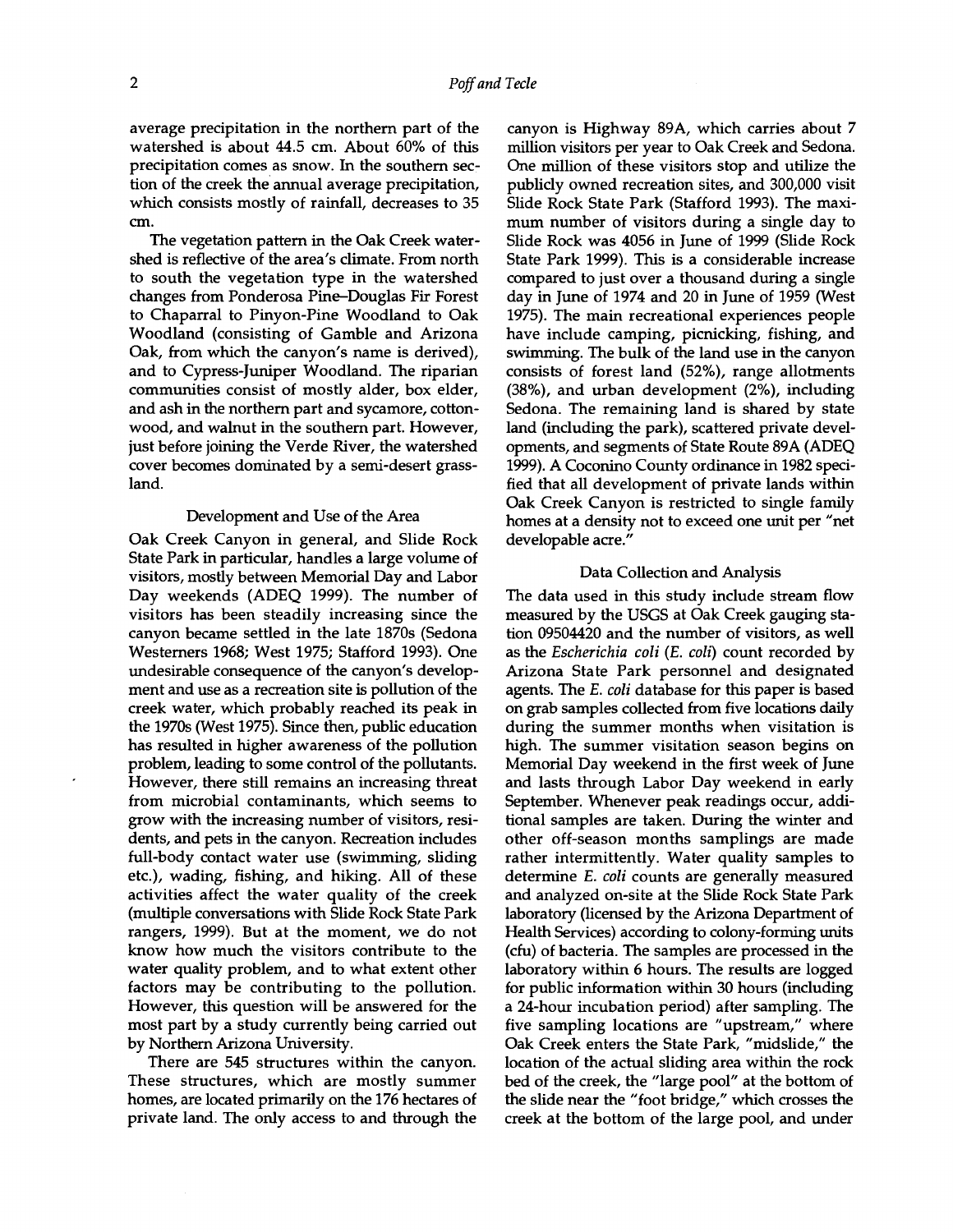the "highway bridge," where highway 89A crosses Oak Creek. These sites are located meters apart downstream from each other along the reach of the creek within the State Park. E. coli counts from each of the sites are analyzed for their monthly distributions, spatial distributions across the sampling sites, and relationship with the number of visitors to the State Park.

## Surface Water Quality Management Plan

The Slide Rock State Park 1999 Surface Water Quality Management Plan was designed primarily to protect the health and safety of the public using the swimming area for full -body contact activities. The plan, issued by the Arizona Department of Environmental Quality, is made available to the U.S. Forest Service Sedona Ranger District, the Coconino County Department of Health Services, and other regulatory agencies that monitor and manage recreational activities within Oak Creek Canyon and Slide Rock State Park. The plan uses bacterial standards for surface waters permitting full-body contact as the basis for management in accordance with the Arizona Administrative Code, Title 18, Chapter 11-109.C, and EPA guidelines adopted by the Arizona Department of Environmental Quality on April 24, 1996.

Samples are taken and evaluated in accordance with these guidelines and are expressed in terms of the 10- sample geometric mean of bacterial count in 10 consecutive samples taken within a 30 -day period. Should any one of the daily samples result in an unsafe reading (equal to or greater than 580 cfu), a minimum of three additional confirmation samples from the vicinity of where the unsafe sample was taken are expected to be collected and laboratory analyzed immediately, within 24 hours of the recorded high reading, preferably in the mornings and afternoons, until the readings fall within acceptable limits. Likewise, if the 10-sample geometric mean reaches a level at or above 130 cfu, a minimum of three running evaluations are expected to be taken until the geometric mean drops consistently to safe limits.

According to the above guidelines, three management plan levels have been set for Slide Rock State Park: low risk, water quality alert, and high risk. The situation is Low Risk when the geometric mean is  $0-109$  cfu. This level indicates that the E. coli concentration in the water is safe for full-body contact use. There are no law enforcement requirements at this level. A level 2 Water Quality Alert is declared when either the geometric mean of the E. coli concentration is within the range of 110–129 cfu or the amount of  $E$ . *coli* in a single test equals or exceeds 580 cfu. At this level the decision of whether or not visitors want to engage in fullbody recreational activities in the creek becomes the responsibility of the visitor, although park personnel warn sternly and conspicuously against such activities. When the geometric mean of E. coli counts is greater than 130 cfu, or the value for a single sample is greater than 580 cfu, the E. coli concentration is classified as High Risk. This level indicates substantially unsafe water quality standards for swimming, sliding, and other full-body contact. This condition warrants an emergency closure order for the Slide Rock swimming area, in accordance with Arizona State Park policy.

#### Findings

Testing for E. coli in Oak Creek Canyon began in the late 1970s with samples taken mostly intermittently. The procedure continued in the same fashion until 1995; since then it has become more regular. In either case, there appears to be some noticeable improvement in the water quality in Oak Creek. Of 31 samples taken at Slide Rock in 1978 by the U.S. Forest Service, 13 samples (or 42 %) exceeded acceptable state limits (Barnett 1978). These limits were 800 cfu for a single reading or a geometric mean of 200 cfu (ADEQ 1992); these limits were updated to the levels described above in 1996. In 1983 the Oak Creek Water Management Plan administered by the Northern Arizona Council of Governments found the water quality in Oak Creek to be good except in a few places, such as at Slide Rock. For example, 125 measurements taken at Slide Rock during the summers from 1977 to 1981 had values ranging from 0 to 1220 cfu. The mean of those tests was 74 cfu, with only two samples over 800 cfu. But the same number of samples taken just below Slide Rock during the same time period showed results ranging from 0 to 3300, with a mean of 332, and 15 occurrences of 800 cfu or higher (Towler 1984). In 1983 samples from the latter location had values that ranged from 2.5 to 1200 and a mean of 289 cfu, whereas other samples taken 1 mile further downstream had values averaging only 42 cfu (Towler 1984). There is a suggestion that the decrease in bacterial concentration below Slide Rock in 1983 may be attributed to the 20% drop in visitors at Slide Rock due to enforced parking restrictions (Towler 1984). The mean values for samples over the last 5 years, 1995–1999, are considerably lower (see Table 1). However, the higher frequency of samples taken during these years might have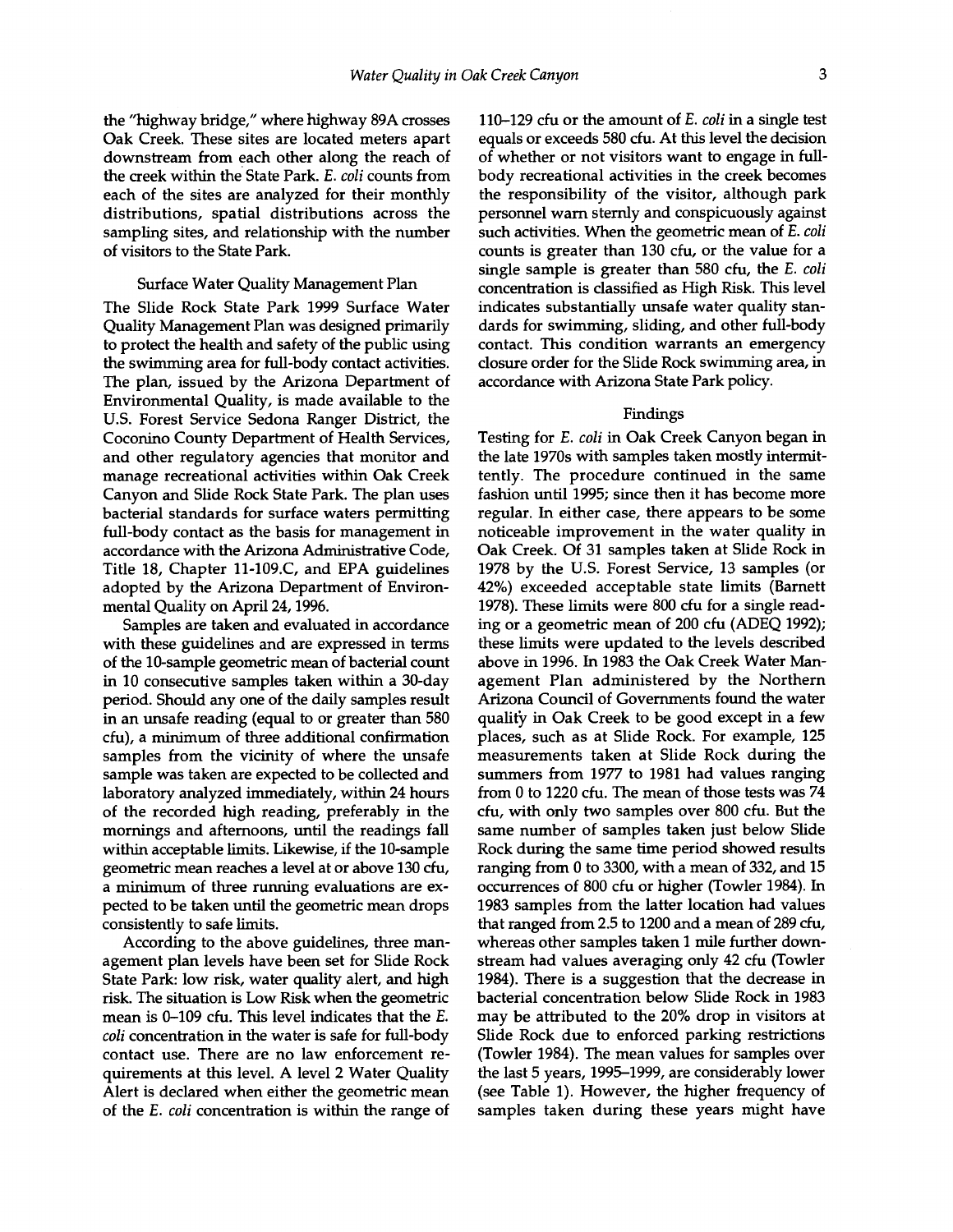Table 1: Annual trends of summer months: E. coli count means for samples taken from March to November, where data were available. Samples taken from just below Slide Rock (under highway bridge):

| Years   | E. coli counts (cfu) |
|---------|----------------------|
| 1977-81 | 332                  |
| 1983    | 289                  |
| 1995    | 192                  |
| 1996    | 85                   |
| 1997    | 56                   |
| 1998    | 38                   |
| 1999    | 62                   |

some effect on the findings. It is possible that measurements in previous years might have been taken mostly during high visitation periods. Also, the presence of full-time rangers, providing guidance since the summer of 1979 (Eaker 1980), the establishment of a State Park in 1984, and an increased environmental consciousness in the visiting public may all be reasons behind the improvement in the E. coli concentration around Slide Rock.

Taking a closer look at the seasonal and annual trends in E. coli counts, we noticed that the highest average values occurred in July, August, and September (see Figures 1 and 2).

Figure 1 shows the monthly mean distribution of E. coli counts for 1999 in five different sampling locations in Slide Rock State Park. In all locations, without exception, the monthly mean E. coli counts are significantly higher during the summer months of July, August, and September, when the number of visitors to the area is high.

The condition is corroborated by Figure 2, which shows the mean monthly E. coli counts for the 1995–1999 summer months. The highest average E. coli counts tend to occur just below Slide Rock under the highway bridge. Also note that the field laboratory operated by the Arizona State Park Service at Slide Rock State Park can only count up to 2419 E. coli at the maximum. This underestimates the mean E. coli counts, as shown in both Figures 1 and 2, as well as other values so obtained, and does affect the geometric mean and consequently the closure decisions made on this basis. Determination of the absolute number of E. coli counts for each sample analyzed is, therefore, important in order to make better and safer decisions.

Figure 3 shows the number of visitors to the park increasing dramatically during the summer months. This should, theoretically, explain the high E. coli counts for the same time period. How-



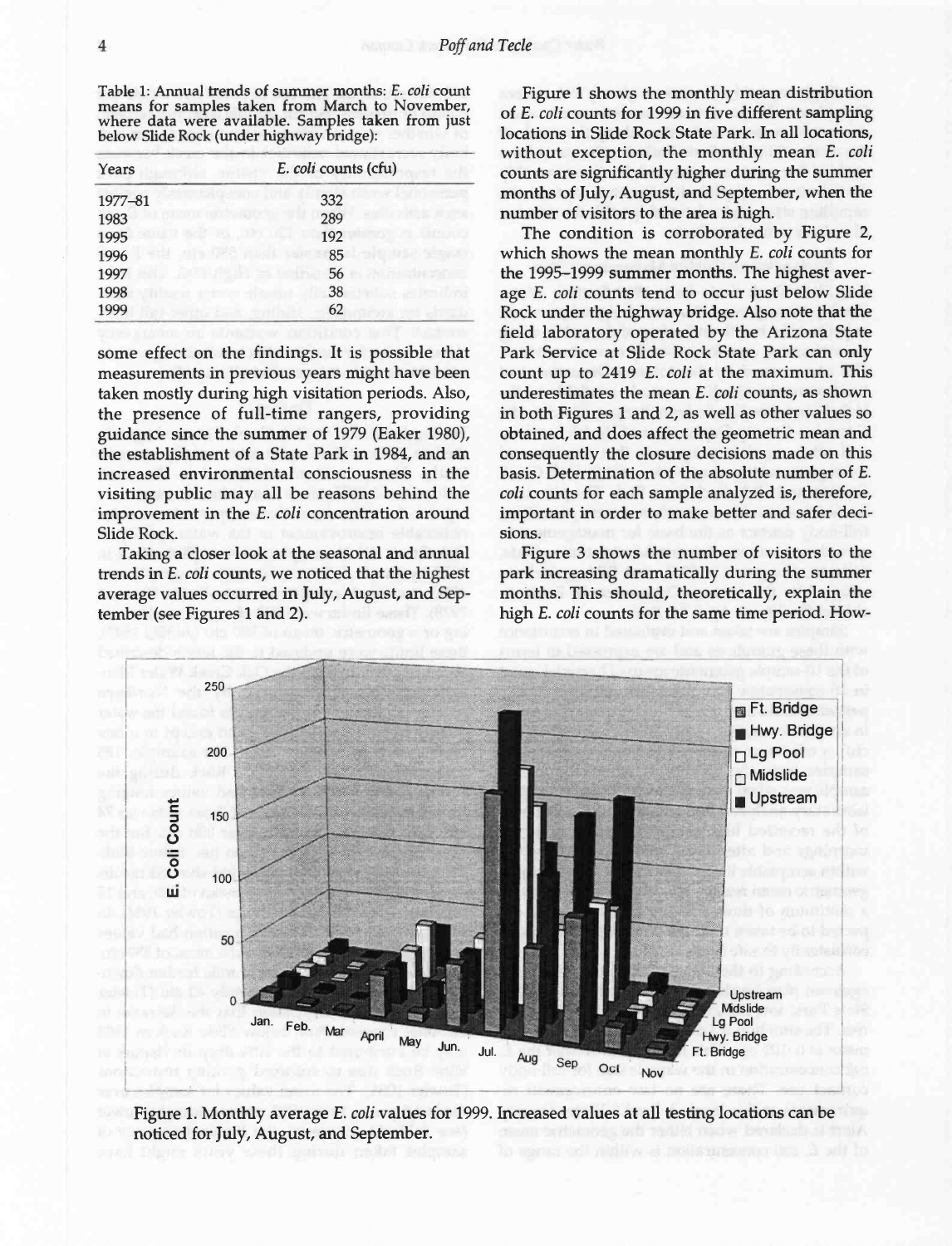

Figure 2. Monthly average E. coli values for July, August, and September 1995–99 at three sampling locations (no data available for August and September of 1998).

ever, in spite of the simultaneous high occurrences of visitors and E. coli counts during the summer months, there is no good statistical correlation between daily number of visitors and E. coli counts. Some possible reasons for this include the intermittent nature of the recreational activities at Slide Rock (Eaker 1980), and the way the E. coli count and number of visitors data are collected and analyzed.

People are not using the area for the whole 24 hour period each day, but only for a small portion of each day. Therefore, if bacteria are being added through recreational activities, it would happen during those hours when people are present and not continuously, as in a sewage outfall. Further, Slide Rock does not appeal only to visitors seeking full-body water contact. Besides wading, swimming, and sliding, the park provides opportunities to picnic, BBQ, play ball games, hike, and so forth, thereby attracting visitors in all age categories, with or without pets. Still others may decide to stay overnight at campsites in different locations along the creek or in one of the motels. These different uses are expected to have different environ-

mental effects on the Oak Creek water and identifying the types, levels, and duration of use may be helpful in understanding the relationship between the number of visitors and E. coli counts.

Another factor possibly contributing to the low correlation between the number of visitors and the E. coli count is the delayed effect of the first on the second. It takes some time for bacteria introduced by campers, local motel and eatery patrons, hikers, and even users of water -based recreation to reach points of sampling. The direct contributions from visitors and their pets may take days before reaching their peaks. However, visitors recreating in the water may also have an indirect, but important effect on E. coli counts, by stirring the bottom sediment that harbors the bacteria and distributing the latter along the entire water column, which ultimately shows up in the samples. One other factor contributing to the lower correlation between visitors and E. coli counts is park closure. Due to the delayed effect described above, samples taken during park closure may show high E. coli counts at a time when there are actually few or no visitors.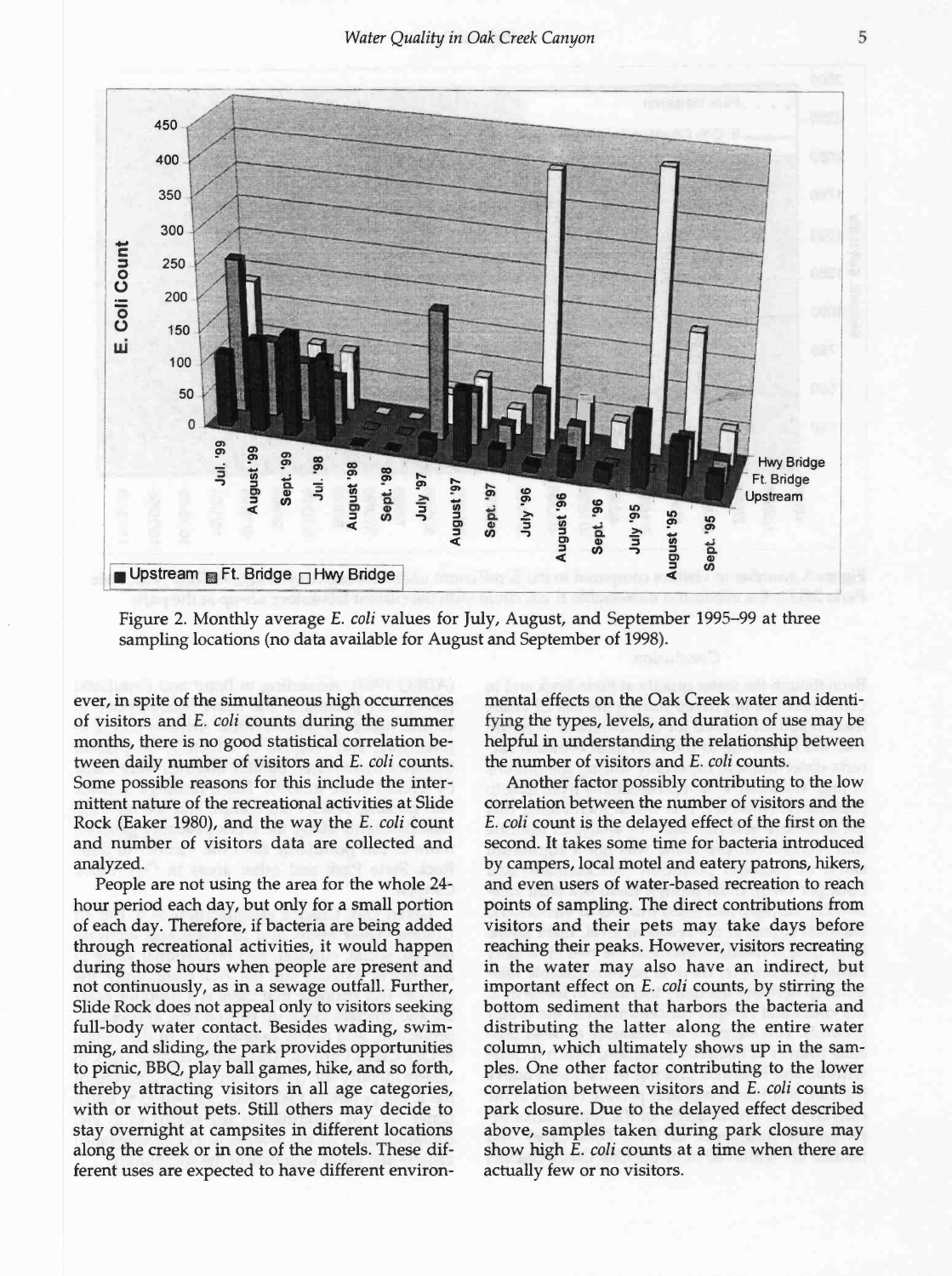Poff and Tecle



Figure 3. Number of visitors compared to the E. coli count under the highway bridge at Slide Rock State Park; 2419 is the maximum measurable E. coli count with the current laboratory set-up at the park.

## Conclusion

Even though the water quality at Slide Rock and in Oak Creek has improved during the last 25 years, there is still some need for improvement. A health risk still exists due to the high fecal coliform bacteria concentration, especially during the months of high visitation, which is essentially from June to September. However, it is worth mentioning that the literature and the data we analyzed indicate that recreational use alone was not a significant cause of bacterial pollution (Auckermann and Springer 1976). Even though there is a clear relationship between increased number of visitors and bacterial counts at the seasonal level, there seems to be little correlation between the two on a daily basis. For example, there is no recognizable relationship between the daily increases in levels of E. coli count and camper concentration in the campgrounds. This suggests the existence of other possible sources of bacterial pollution, which include wildlife and livestock grazing in the forest above the rim, and businesses and private homes in the canyon itself. The majority of the septic tanks between the confluence of West Fork Creek and Sedona are within 60 m of the Oak Creek channel

(ADEQ 1999). According to Bond and Dunikoski (1977), 45.1 percent of the water consumption in second homes in north-central Arizona occurs in June, July, and August, of which 86-96 percent becomes wastewater. Similar findings were made by Crabill et al. in 1999. These findings indicate that grazing, residential homes, and the business establishments along the creek probably generate more E. coli pollutants than the visitors to Slide Rock State Park and other areas in Oak Creek Canyon.

Given Oak Creek's classification as a Tier III Unique Water body, and its important environmental, social, cultural, and recreational value to the state of Arizona and the local community, the authors feel strongly that there is a need for reliable and efficient clean-up procedures, appropriate protection, and timely maintenance of the waters in Oak Creek Canyon. This would require work to clearly identify the types, sources, and amounts of the E. coli polluting Oak Creek, as well as to find a faster way of determining the extent of E. coli contamination of the waters to better safeguard visitors and other members of the community.

6